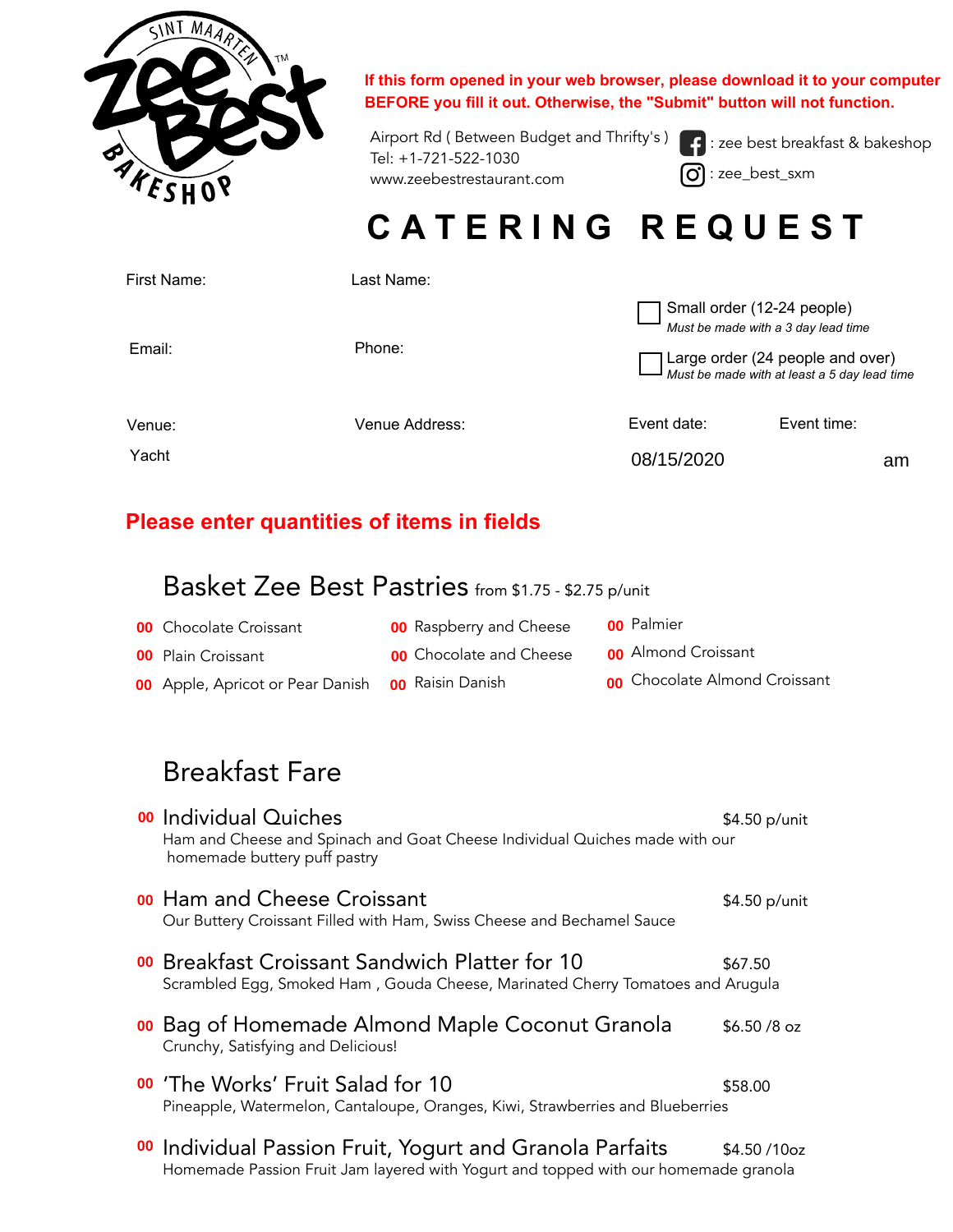## **L U N C H M E N U**

Prices Based on 10, 5oz Servings

## Cold Salads

## **00** Lentil Salad \$48.00 Lentils, Carrots, Onions and Parsley tossed in a French Dijon Vinaigrette…delicious with Roasted Chicken and Tzatziki Platter Tabbouli Salad \$48.00 Nutty Bulgar, Cucumbers, Cherry Tomatoes Tossed in Citrus and Parsley Vinaigrette oo Avocado, Cherry Tomato, Hearts of Palm & Chickpea Salad \$58.00 Tossed in a Citrus and Parsley Vinaigrette **00** Roasted Vegetable and Basil Pesto Aioli Platter **1988.00** \$58.00 Roasted Zucchini, Eggplant, Yellow Squash, Red Peppers and Tomatoes served with a deliciously creamy Basil Pesto Aioli Fresh Summer Rolls \$55.00 Vermicelli Glass Noodles, Salad Greens, Shredded Carrots, Red Bell Pepper, Cucumber, Pineapple and fresh Mint wrapped in rice wrappers and served with sweet chili sauce **00** Kale, Broccoli and Cabbage Slaw **\$48.00** \$48.00 Studded with Golden Raisins and Toasted Pine Nuts in a Yogurt, Honey and Apple Cider Vinaigrette **OO** Spinach and Roasted Beet Salad **\$52.00** \$52.00 Tossed with Balsamic Glaze and served with Goat Cheese and toasted pumpkin seeds **00** Marinated Heirloom Tomato and Fresh Mozzarella Salad \$58.00 Shingled fresh mozzarella topped with marinated tomato salad and fresh arugula, balsamic glaze and pesto **00** Mediterranean Chopped Salad **\$58.00** \$58.00 Fresh Chopped Tomatoes, Cucumbers, Red Pepper, Red Onion, Black Olives topped with Crumbled Feta Tossed in Citrus and Oregano Vinaigrette **00** Wild Rice Salad with Cranberries, Feta & Orange Vinaigrette \$52.00 A refreshing, tasty and healthy salad served with toasted almonds and walnuts. **OO** Fusilli and Arugula Pasta Salad **\$52.00** \$52.00 Fusilli Pasta, Arugula, and Parmesan Tossed in a Sundried Tomato Vinaigrette **00** Cucumber, Tomato and Dill Salad **\$48.00** \$48.00 Perfect accompaniment to the Kofta kebabs tossed in a zesty Lemon Vinaigrette **00** Arugula, Green Apple, Fennel and Walnut Salad  $$52.00$ **00000000000000000000000000**

Tossed with a Lemon, Honey and White Balsamic Vinaigrette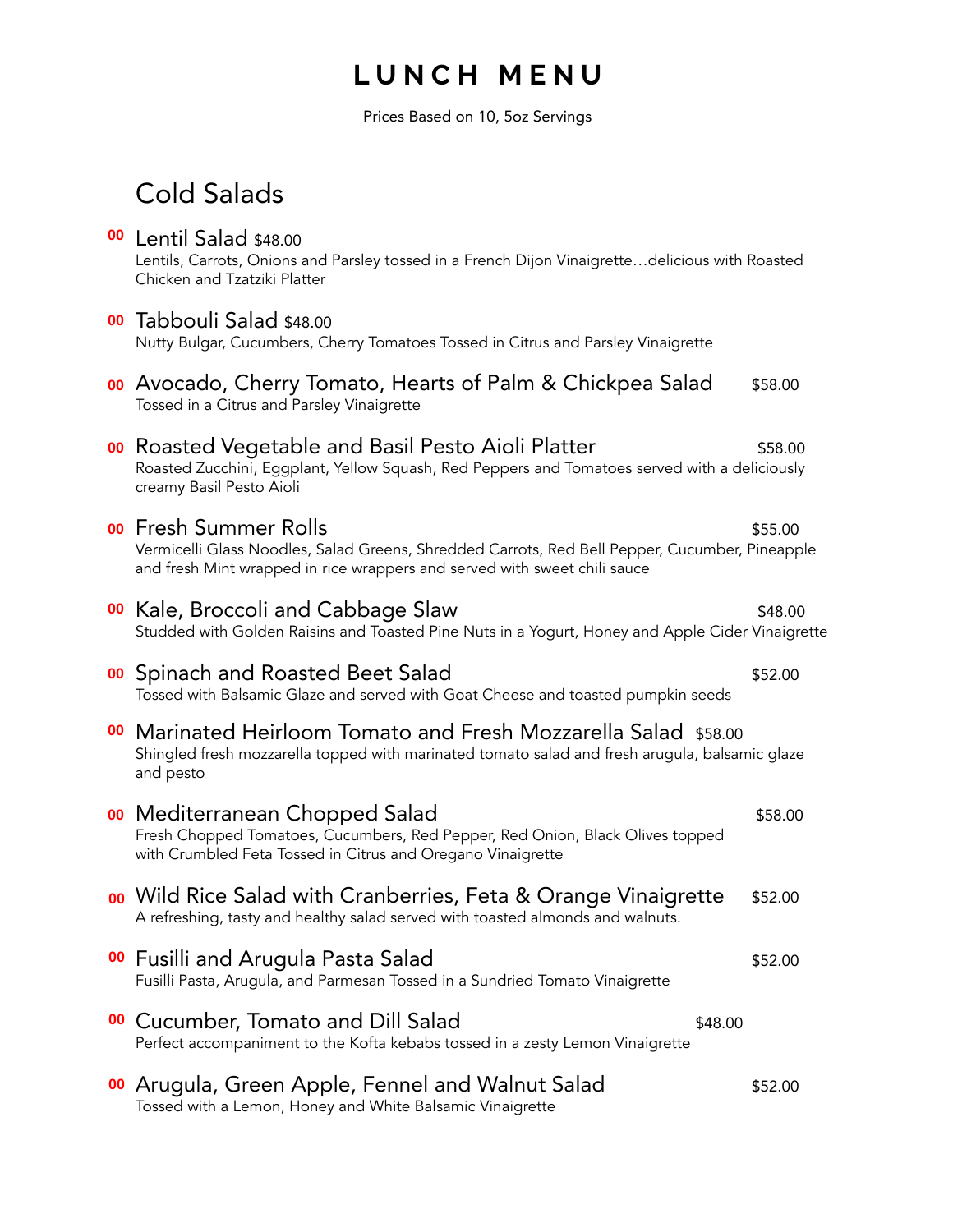# **L U N C H E O N P L A T T E R S**

Prices based on 10 Servings

| <b>00</b> Seared Chicken Breast with Tzatziki Sauce<br>Served sliced with a side of Yogurt, Mint, Cucumber and Garlic Sauce<br>*Includes Baguette Slices                                                                                              | \$65.00 |
|-------------------------------------------------------------------------------------------------------------------------------------------------------------------------------------------------------------------------------------------------------|---------|
| <b>00</b> Curried Chicken Salad<br>\$62.00<br>Cubed Chicken Tossed with Raisins, Green Apple and Curried Mayonnaise<br>*Includes Baguette Slices                                                                                                      |         |
| <b>00</b> Chicken Salad<br>Cubed Chicken Tossed with Dried Cranberries, Green Apple and<br>a Lemon Mayonnaise<br>*Includes Baguette Slices                                                                                                            | \$62.00 |
| <b>00</b> Spanish Chicken Salad<br>Cubed chicken, artichoke hearts, cherry tomato, roasted red pepper<br>in a creamy garlic vinaigrette topped with toasted slivered almonds                                                                          | \$62.00 |
| <b>00</b> Beef Kofta<br>North African Spiced ground beef kebabs seared and served with<br>Tzatziki Sauce and pita slices                                                                                                                              | \$65.00 |
| <b>00</b> Open Faced Smoked Salmon Bagel<br>Herbed Cream Cheese, Capers, Sliced Cucumber, Sliced Red Onion<br>on a Toasted 'Everything' Bagel                                                                                                         | \$65.00 |
| <b>00</b> Beef Empanadas<br>Classic Latin American fare. Seasoned ground beef, olives and raisins<br>folded into a flakey crust. Large size                                                                                                           | \$50.00 |
| <b>00</b> Crunchy Thai Noodle Salad<br>Rice Noodles, Julienned Carrots, Julienned Red Pepper, Red Cabbage,<br>White Cabbage, Sugar Snap Peas and Cilantro tossed in a sweet and<br>savory Lime Soy and Sesame Dressing<br>*Add Sliced Chicken \$65.00 | \$58.00 |
| <b>00</b> South of the Border Taco Salad<br>Seasoned Ground Beef, topped with black beans, avocado, diced tomato,<br>red onion, corn and crisp greens in a creamy lime, cilantro dressing.<br>Served with crispy fried tortillas.                     | \$62.00 |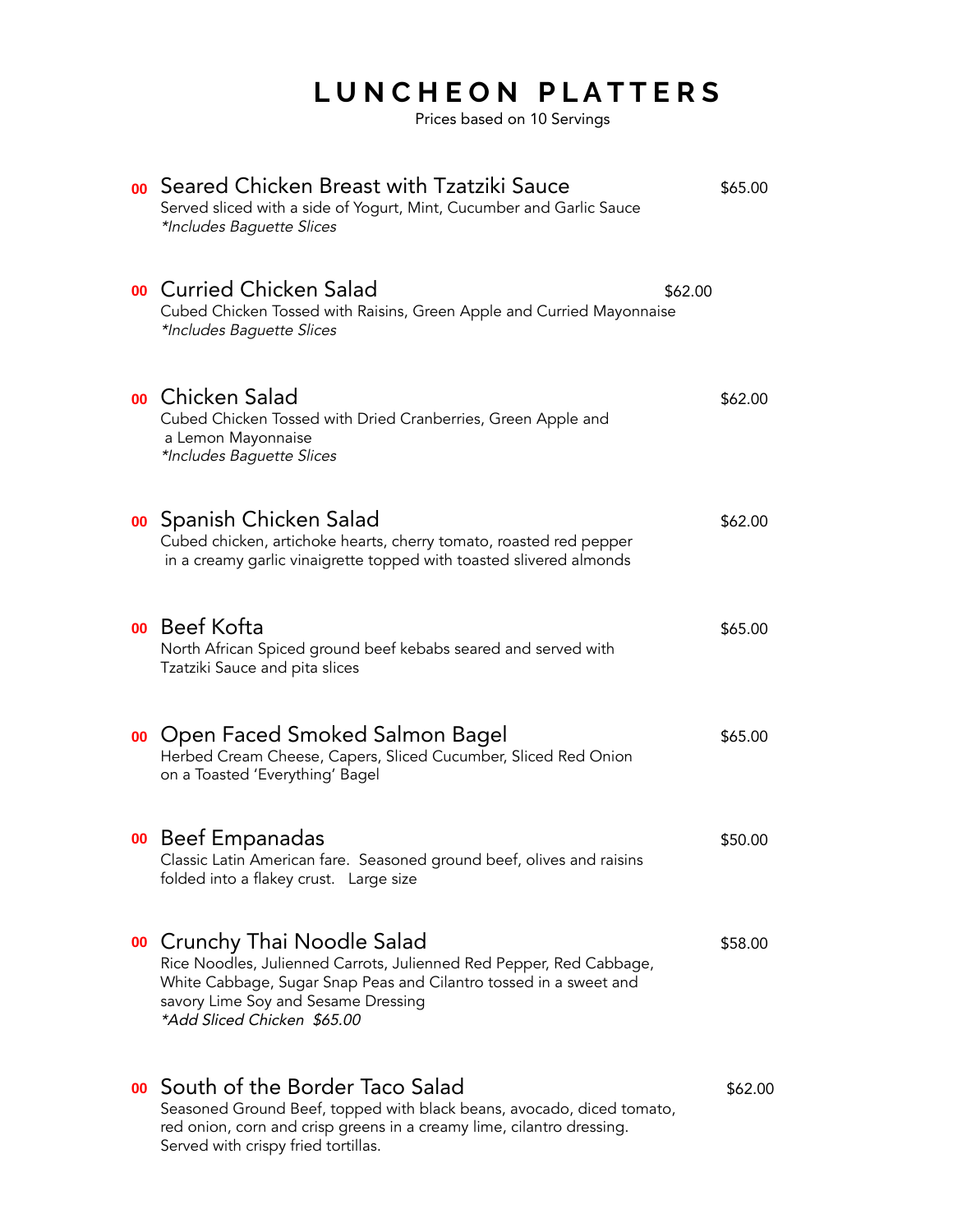## SANDWICH PLATTERS

Prices are Based on 10 Servings. Sandwich Sizes are Approximately 4" Long \$57.50 PER PLATTER FEEL FREE TO MIX AND MATCH FOR A MAXIMUM OF 10 SANDWICHES

#### **00** Tuna on Baquette

Tuna Salad on Sliced Baguette topped with Hard Boiled Egg and Arugula

# **00** Turkey Brie 00<br>00<br>00<br>00<br>00<br>00<br>00<br>00

Oven Roasted Turkey, Green Apple, Brie and Caramelized Onion Jam on Baguette

#### **00** Turkey Gouda and Green Apple

Roasted Turkey, Gouda, Sliced Green Apple, Sprouts and Lettuce

#### **00** French Rosette

French Rosette, Dijon, Cornichon and Arugula

#### **00** Roast Beef and Horseradish Sauce

Roast Beef, Homemade Horseradish Sauce, Provolone, Tomato, Red Onion, Mixed Greens

#### oo Ham and Swiss

Smoked Ham, Swiss, Lettuce, Tomato and Sprouts

#### o Italian Stallion

Salami, Provolone, Roasted Red Pepper, Tomato and Arugula

#### oo Mediterranean Chicken

Oven Roasted Chicken Breast, Marinated Roasted Red Peppers, Roasted Garlic Mayonnaise, Sprouts and Arugula

#### **00** Roasted Vegetable Wrap

Roasted Portabello Mushroom, Eggplant and Red Pepper Served with Goat Cheese, Sprouts and a Drizzling of Balsamic Glaze in a Spinach Wrap.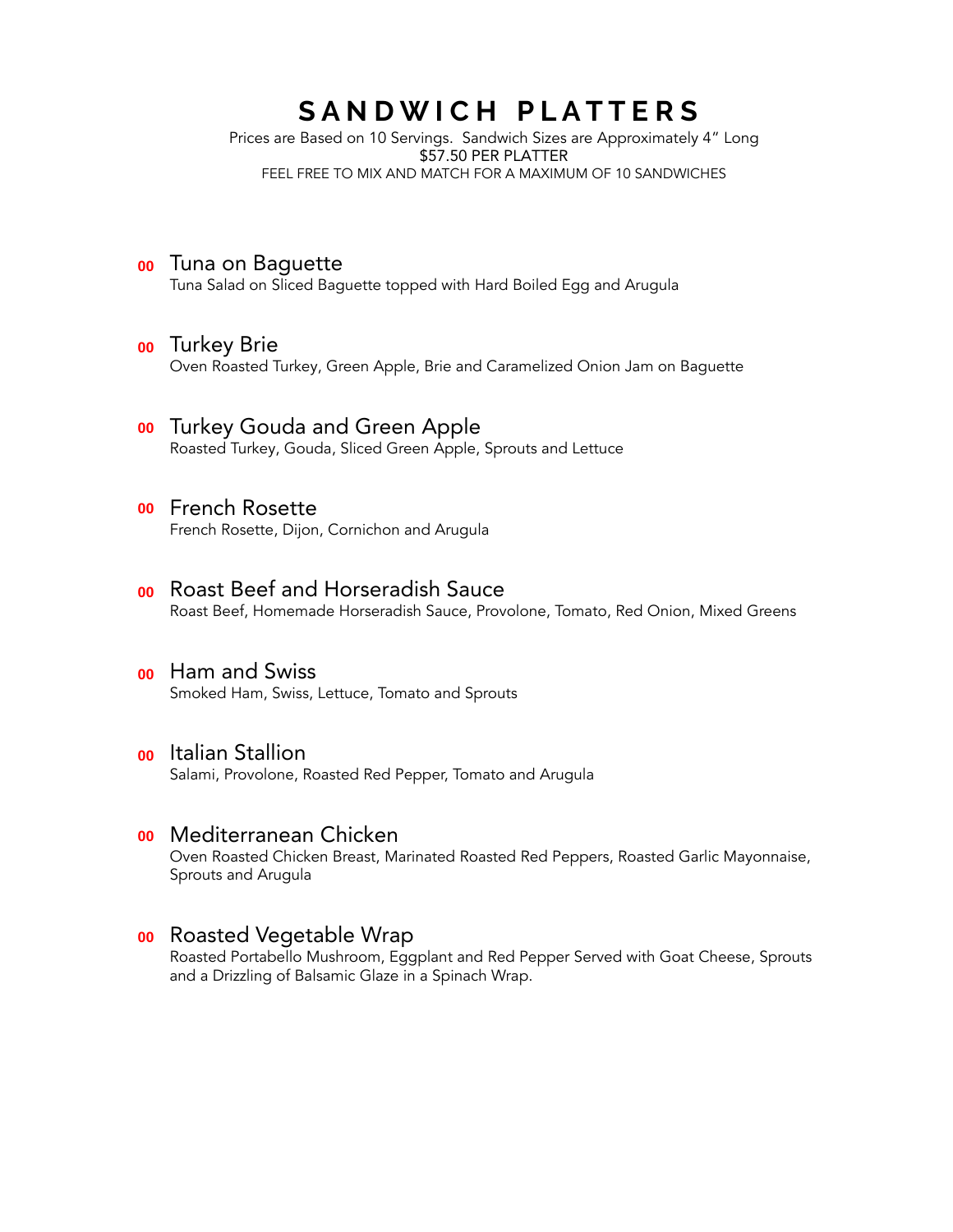# **A P P E T I Z E R S , C R O S T I N I S & N I B B L E S**

|    | 00 Deviled Eggs and Bacon/min 12 per order<br>Classic deviled eggs, chives and crumbled bacon                                                                                                                                                                              | \$15.00 |
|----|----------------------------------------------------------------------------------------------------------------------------------------------------------------------------------------------------------------------------------------------------------------------------|---------|
|    | <b>00</b> Mini Savory Olive Tapenade Palmiers min 24 per order                                                                                                                                                                                                             | \$36.00 |
|    | 00 Mini Empanadas min 24 per order<br>Seasoned ground beef, olives and raisins folded into a flakey crust.                                                                                                                                                                 | \$54.00 |
|    | <b>00</b> Blue Cheese, Caramelized Onion & Pear Galette 12 per order<br>Rectangles of of Homemade Puff pastry, shingled pears, crumbled blue cheese and<br>caramelized onion                                                                                               | \$50.40 |
|    | 00 Crudité Platter and Cream Cheese Herb Dip 12 portions per order<br>Raw Carrots, Radishes, Celery Sticks, Red Peppers, Cauliflower, Broccoli and Cherry Tomatoes                                                                                                         | \$58.00 |
|    | <b>00</b> Cheese Plate 12 portions per order/3oz per person<br>\$65.00<br>An assortment of 5 cheeses accompanied with fig jam, honey, dried fruit                                                                                                                          |         |
|    | 00 Charcuterie Plate 12 portions per order/3oz per person<br>An assortment of 5 cured meats accompanied with marinated olives, Dijon mustard and cornichons                                                                                                                | \$65.00 |
|    | 00 Roasted Tomato, Goat Cheese & Caramelized Onion Galettes \$50.40<br>12 portions per order<br>Rectangles of Shingled Tomatoes Roasted on our homemade puff pastry topped with caramelized<br>onions, goat cheese, shaved parmesan cheese and a drizzle of Balsamic Glaze |         |
|    | 00 Prosciutto Wrapped Breadsticks for 12 (2 per person)                                                                                                                                                                                                                    | \$33.60 |
| 00 | Goat Cheese Crostinis & Marinated Roasted Red Pepper<br>for 12 (2 per person)                                                                                                                                                                                              | \$33.60 |
|    | <b>00</b> Eggplant Caponata Crostini for 12 (2 per person)<br>Sweet and tangy eggplant stewed with capers and toasted pine nuts on a toasted baguette slice                                                                                                                | \$33.60 |